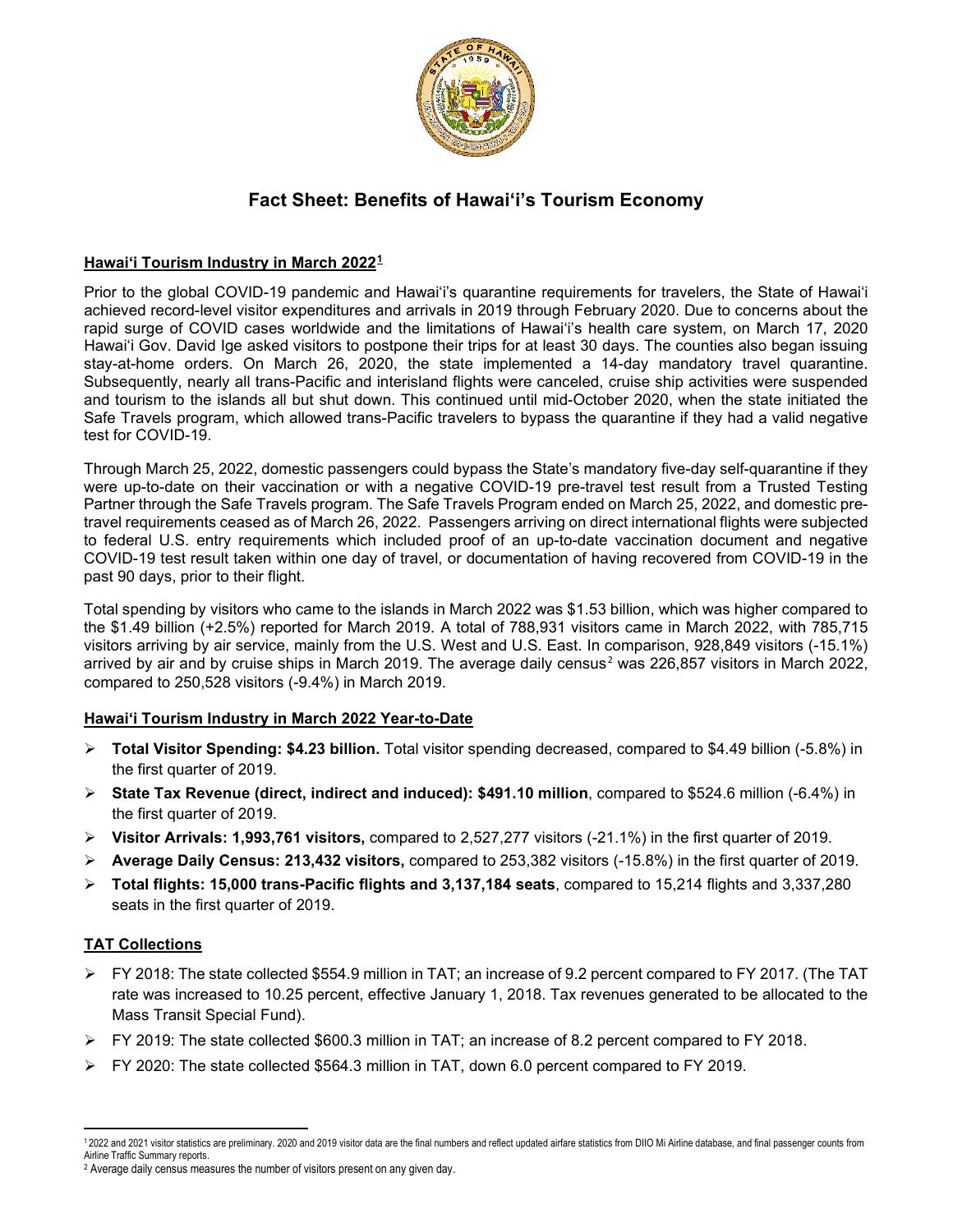### Fact Sheet: Benefits of Hawai'i's Tourism Economy Page 2

- FY 2021: Through June 2021, the state collected \$209.1 million in TAT, a decrease of 62.7 percent compared to FY 2020 through June 2020 (Preliminary data from Dept of Taxation).
- FY2022: Through March 2022, the state collected \$521.6 million in TAT, up 458.0 percent compared to \$93.5 million collected in FY 2021 through March 2021 (Preliminary data from Dept of Taxation).



### **Hawai'i Tourism Industry in 2021**

- **Total Visitor Spending: \$13.0 billion.** Visitor spending declined 26.6 percent from \$17.7 billion in 2019.
- **State Tax Revenue (direct, indirect and induced): \$1.52 billion**; a decrease of 26.6 percent from \$2.07 billion in 2019.
- **Visitor Arrivals: 6,777,498 visitors (+150.3%),** more than double the arrival count of 2,708,258 from 2020. Total visitor arrivals decreased 34.7 percent compared to the 10,386,673 visitors in 2019.
- **Average Daily Census: 179,022 visitors;** compared to 78,305 visitors in 2020, versus 247,564 visitors in 2019.
- **Total flights: 51,904, Total Seats: 10,735,084;** compared to 24,372 flights and 5,318,667 seats in 2020, versus 61,778 flights and 13,619,247 seats in 2019.

#### **Hawai'i Tourism Industry in 2020**

- **Visitor Spending:** NA[3](#page-1-0)
- **State Tax Revenue (direct, indirect and induced):** NA
- **Visitor Arrivals (Air and Cruise):** 2,708,258 (-73.9% compared to 2019).
- **Average Daily Census:** 77,915 visitors (-68.3% compared to 2019).
- **Air Seats:** 5,318,667 (-60.9% versus 2019).

#### **Hawai'i Tourism Industry in 2019**

- **Visitor Spending (Air and Cruise):** \$17.72 billion (+1.2%, +\$206.4 million YOY versus 2018).
- **State Tax Revenue (direct, indirect and induced):** \$2.07 billion (+1.2%, +\$24.1 million YOY versus 2018).
- **Visitor Arrivals (Air and Cruise):** 10,386,673 (+5.0% YOY versus 2018).
- **Average Daily Census:** 247,564 visitors (+2.4% versus 2018).
- **Jobs supported (direct, indirect, induced):** 216,000
- **Air Seats:** 13,619,349 (+2.9% YOY versus 2018).

<span id="page-1-0"></span><sup>&</sup>lt;sup>3</sup> Comparative annual 2020 visitor spending statistics were not available, as the Departure Survey could not be conducted between April through October 2020 due to COVID-19 restrictions.